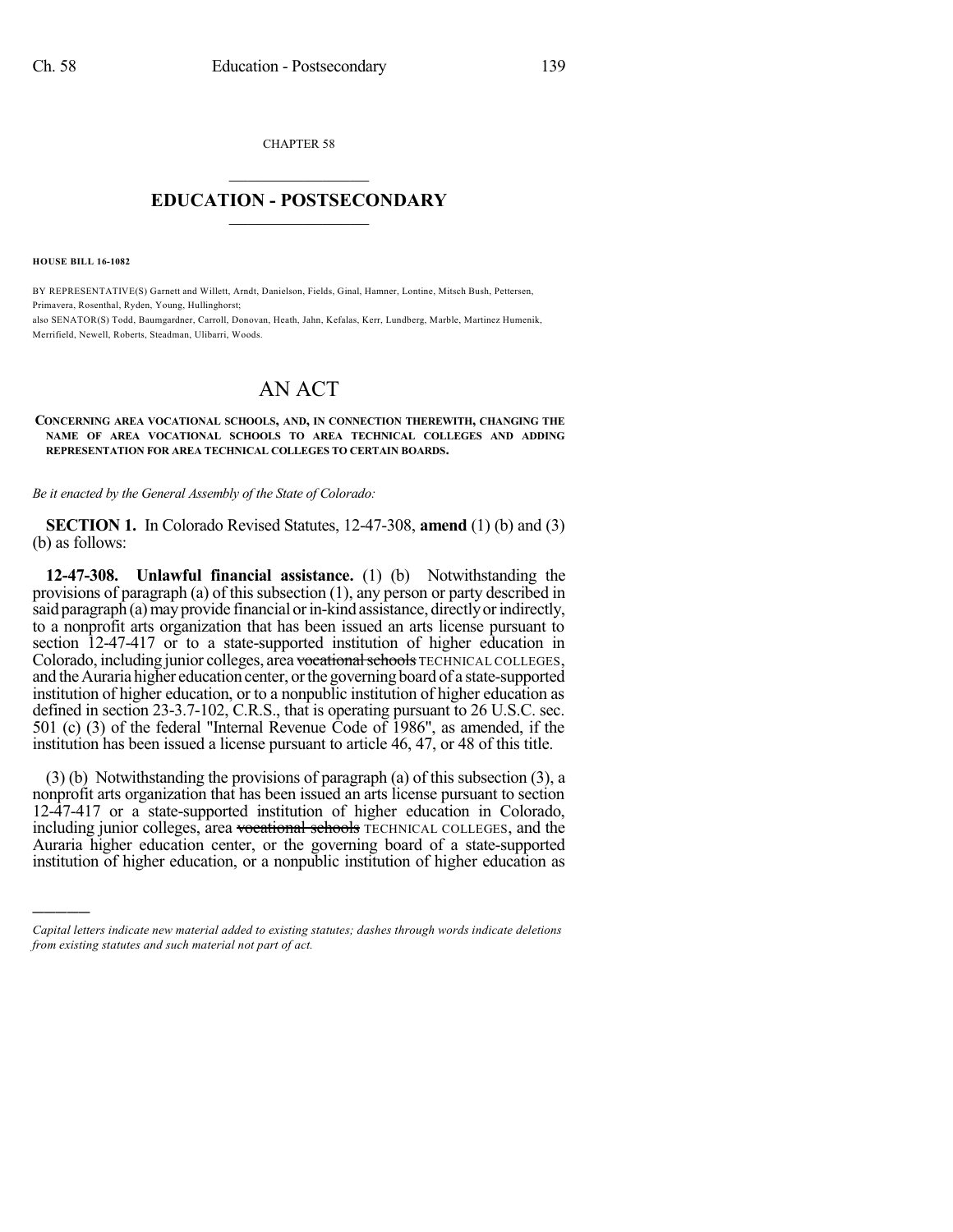defined in section 23-3.7-102, C.R.S., that is operating pursuant to 26 U.S.C. sec. 501 (c) (3) of the federal "Internal Revenue Code of 1986", as amended, if the institution has been issued a license pursuant to article 46, 47, or 48 of this title, may receive financial or in-kind assistance, directly or indirectly, from the persons or parties described and referred to in paragraph (a) of subsection (1) of this section.

**SECTION 2.** In Colorado Revised Statutes, 12-59-103, **amend** (13) asfollows:

**12-59-103. Definitions.** As used in this article, unless the context otherwise requires:

(13) "Train-out" means the opportunity for a student of a private occupational school ceasing operation to meet such student's educational objectives through training provided by another approved private occupational school, a community college, an area vocational school TECHNICAL COLLEGE, or any other training arrangement acceptable to the division.

**SECTION 3.** In Colorado Revised Statutes, 12-59-115, **amend** (7) (a) as follows:

**12-59-115. Bonds.** (7) (a) In the event that a private occupational school ceases operation, the board shall be IS authorized to make demand on the surety of such school upon the demand for a refund by a student or the implementation of a train-out for the students of such school, and the surety shall pay the claim due in a timely manner. To the extent practicable, the board shall use the amount of the bond to provide train-out for students of the private occupational school ceasing operation through a contract with another approved private occupational school, a community college, an area vocational school TECHNICAL COLLEGE, or any other training arrangement acceptable to the board. The train-out provided to a student shall replace REPLACES the original enrollment agreement or contract between the student and the private occupational school ceasing operation; except that tuition and fee payments shall be made by the student as required by the original enrollment agreement or contract.

**SECTION 4.** In Colorado Revised Statutes, 22-10-103, **amend** (7) (a) and (11) (b) (I) as follows:

**22-10-103. Definitions.** As used in this article, unless the context otherwise requires:

(7) "Local education provider" means one of the following entities that the department recognizes as providing appropriate and effective adult education and literacy programs:

(a) Asecondaryor postsecondary, public or private, nonprofit educational entity, including but not limited to a school district, charter school, board of cooperative services, state institution of higher education, junior college, and area vocational school TECHNICAL COLLEGE;

(11) (b) For purposes of this subsection (11), a postsecondary education or training provider includes, but need not be limited to: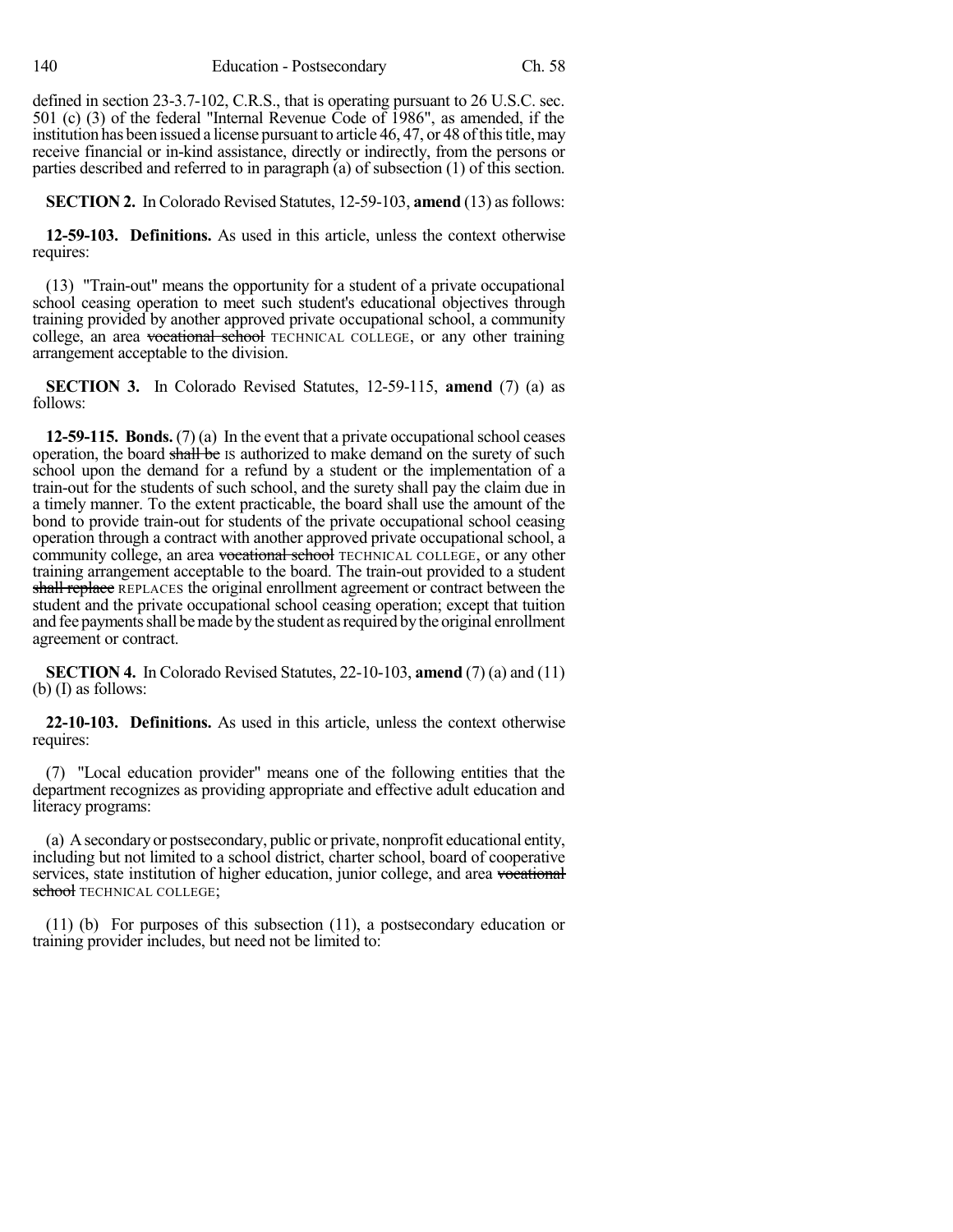(I) A state institution of higher education, junior college, or area vocational school TECHNICAL COLLEGE;

**SECTION 5.** In Colorado Revised Statutes, 22-35-103, **amend** (12) (a) as follows:

**22-35-103. Definitions.** As used in this article, unless the context otherwise requires:

(12) "Institution of higher education" means:

(a) A state university or college, community college, junior college, local district college, or area vocational school TECHNICAL COLLEGE described in title 23, C.R.S.;

**SECTION 6.** In Colorado Revised Statutes, 22-35-105, **amend** (3) (a) (I) as follows:

**22-35-105. Financial provisions - payment of tuition.** (3) (a) A cooperative agreement shall establish the tuition rate at which the local education provider shall pay the institution of higher education for any courses in which a qualified student of the local education provider concurrently enrolls at the institution. The tuition rate shall not exceed:

(I) For a course offered by a public community college, a public junior college, or an area vocational school TECHNICAL COLLEGE, the student share of the tuition rate established for Colorado residents enrolled in the course, which tuition rate is established by the state board for community colleges and occupational education pursuant to section 23-60-202 (1) (c) (I), C.R.S.; except that, if the local education provider is located outside the boundaries of every community college service area, as assigned by the commission pursuant to section 23-60-207, C.R.S., the tuition rate shall not exceed the actual student share of the resident tuition rate of the nearest Colorado public institution of higher education.

**SECTION 7.** In Colorado Revised Statutes, 22-35-107, **amend** (2) introductory portion,  $(2)$  (b), and  $(6)$  (f) as follows:

**22-35-107. Concurrent enrollment advisory board - created - membership - duties - reports - repeal.** (2) The board shall consist of the following thirteen FOURTEEN members:

(b) Four FIVE representatives from the state systems of higher education appointed by the executive director of the department of higher education, including at least two members who represent the Colorado community college system, one member who represents a public, four-year institution of higher education, and one memberwho represents a local district college, AND ONE MEMBER WHO REPRESENTS AN AREA TECHNICAL COLLEGE;

(6) The board shall have the following duties:

(f) Collaborating with persons from the department of education, the department of labor and employment, the community college system, the local district junior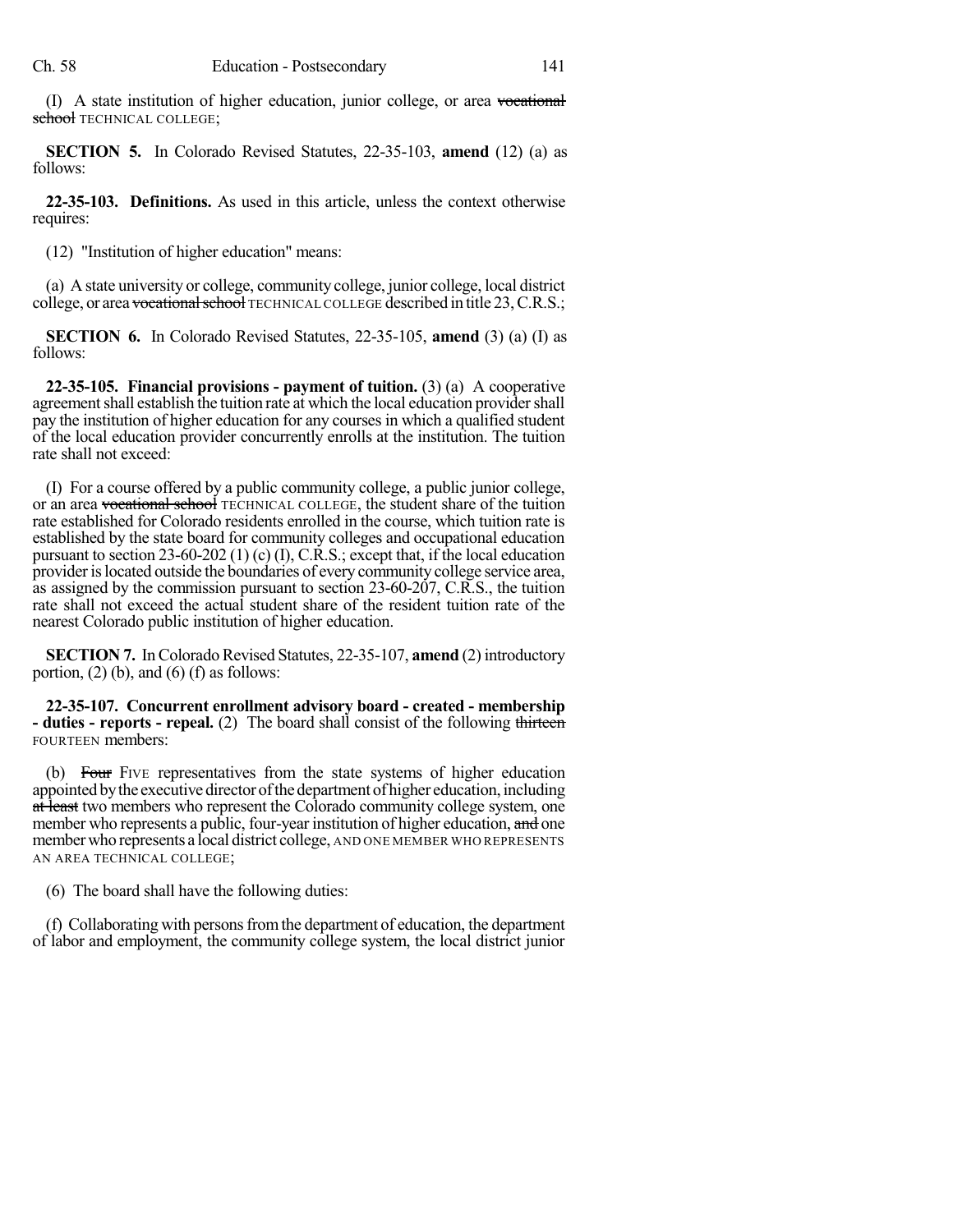colleges, area vocational schools TECHNICAL COLLEGES, and the Colorado work force development council created in section 24-46.3-101, C.R.S., to create a set of standard recommendations to advise and assist local education providers in creating cooperative agreements to include course work related to apprenticeship programs and internship programs as options within a local education provider's concurrent enrollment program. The board shall complete the standard recommendations and make them available to local education providers by January 1, 2016.

## **SECTION 8.** In Colorado Revised Statutes, 23-1-102, **amend** (2) as follows:

**23-1-102. Commission established - terms of office.** (2) There is hereby established a central policy and coordinating board for higher education in the state ofColorado,tobeknownastheColorado commission on higher education,referred to in this article as the "commission". The duties and powers delegated to the commission by this article shall apply to all state-supported institutions of higher education, including, but not limited to, all postsecondary institutions in the state supported in whole or part by state funds, and including junior colleges and community colleges, extension programs of the state-supported universities and colleges, local district colleges, area vocational schools TECHNICAL COLLEGES, the Auraria higher education center established in article 70 of this title, and specifically the regents of the university of Colorado and the institutions it governs. The governing boards and institutions of the public system of higher education in Colorado, including the university of Colorado, are obligated to conform to the policies set by the commission within the authorities delegated to it in this article.

**SECTION 9.** In Colorado Revised Statutes, 23-1-106, **amend** (5)(a) as follows:

**23-1-106. Duties and powers of the commission with respect to capital construction and long-range planning - legislative declaration - definitions.** (5) (a) The commission shall approve plans for any capital construction or capital renewal project at any state institution of higher education regardless of the source of funds; except that the commission need not approve plans for any capital construction or capital renewal project at a local district college or area vocational school TECHNICAL COLLEGE or for any capital construction or capital renewal project described in subsection (9) or (10) of this section.

**SECTION 10.** In Colorado Revised Statutes, 23-1-108, **amend** (1.5) (b) (VI),  $(1.9)$  (a) (I),  $(1.9)$  (a) (III), and  $(1.9)$  (b) as follows:

**23-1-108. Duties and powers of the commission with regard to systemwide planning.** (1.5) (b) At a minimum, the commission shall address the following issues in developing the master plan:

(VI) The role of two-year and four-year junior colleges and area vocational schools TECHNICAL COLLEGES in helping to address the workforce and economic development needs of the state within the system of higher education; and

(1.9) (a) (I) On or before December 1, 2013, the commission shall create a performance-based funding plan to appropriate to each governing board, including the governing boards for the junior colleges and area vocational schools TECHNICAL COLLEGES, a portion of the performance funding amount for the applicable state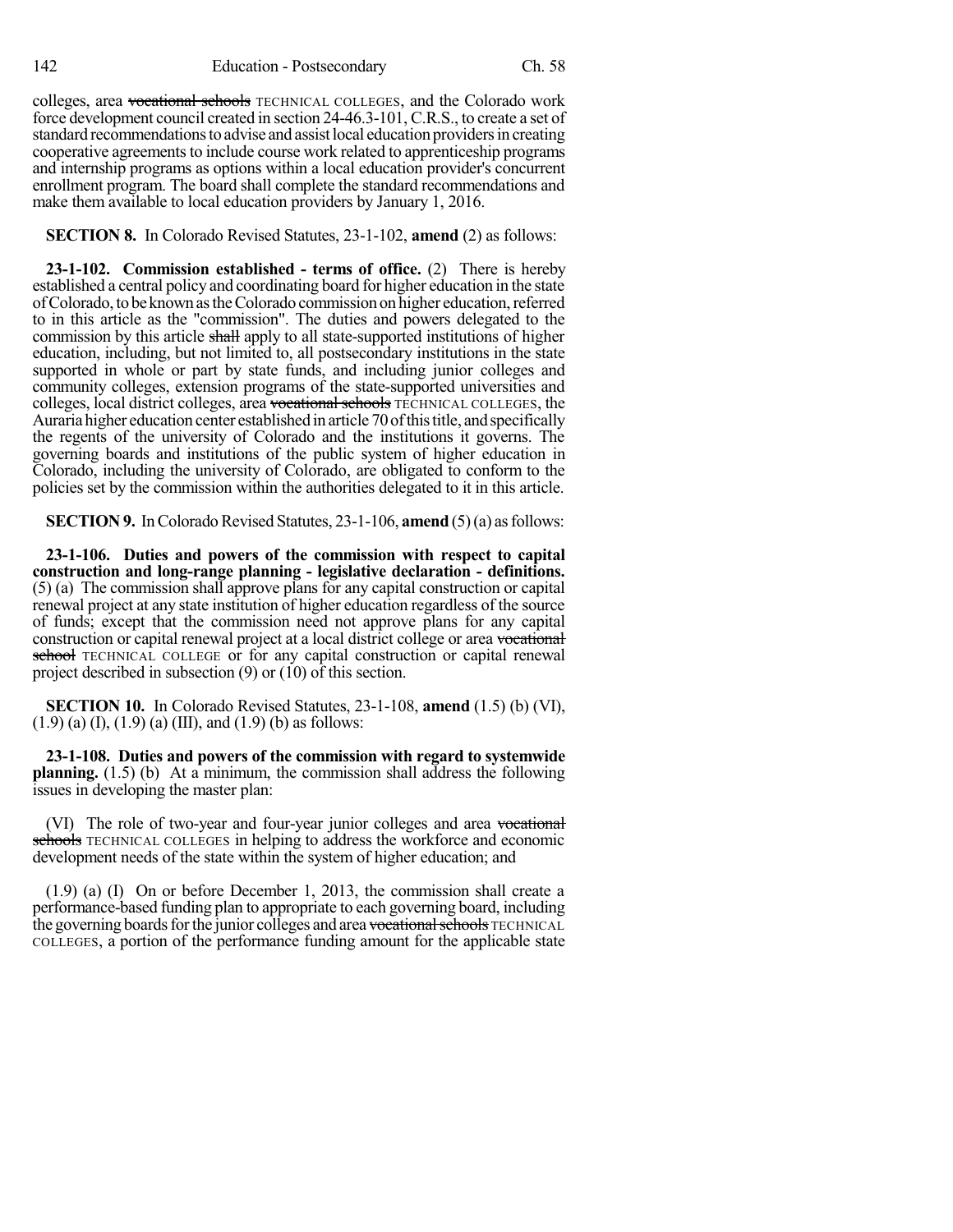fiscal year based on the success demonstrated by the institutions under each governing board's control in meeting the goals and expectations specified in the institutions' respective performance contracts.

(III) The commission shall ensure that the performance-based funding plan distributes the performance funding amount on the basis of an institution's performance in meeting the negotiated goals and expectations specified in its performance contract. The distribution of the performance funding amount shall not take into account additional revenues that may be available to the institution, including but not limited to local property tax revenues received by the junior colleges and area vocational schools TECHNICAL COLLEGES.

(b) After the 2016-17 state fiscal year, in each state fiscal year in which the general assembly appropriates the restored level of general fund appropriations for the state system of higher education, the commission, based on the performance-based funding plan adopted in the master plan, shall recommend to the joint budget committee the portion of the performance funding amount to be appropriated to each governing board, including the governing boards for the junior colleges and the area vocational schools TECHNICAL COLLEGES, based on the demonstrated performance of the institutions that are under the governing board's control in meeting the institutions' goals and expectations specified in the institutions' respective performance contracts.

**SECTION 11.** In Colorado Revised Statutes, 23-1-130, **amend** (2) (a) as follows:

**23-1-130. Department duty to report on workforce needs and credential production - repeal.** (2) To the extent practicable within available resources and subject to the availability of data currently collected by and accessible to state agencies, the department, in consultation with the department of labor, the department of regulatory agencies, and any other entity the department deems appropriate, shall produce an annual report regarding state workforce need projections and credential production. The report shall:

(a) Indicate the state's anticipated workforce needs and the number of degrees, certificates, and other credentials that public and private institutions of higher education, private occupational schools, local district colleges, and area vocational schools TECHNICAL COLLEGES expect to issue;

**SECTION 12.** In Colorado Revised Statutes, 23-1-132, **amend** (3) as follows:

**23-1-132. Commission directive - tuition waivers for exonerated persons.** (3) The policy described in subsection (1) of this section shall MUST be implemented by all state-supported institutions of higher education, including but not limited to all postsecondaryinstitutionsin the state supported in whole orin part by state funds, including junior colleges and community colleges, extension programsofthe state-supporteduniversities andcolleges,local district colleges, and area vocational schools TECHNICAL COLLEGES.

**SECTION 13.** In Colorado Revised Statutes, 23-2-102, **amend** (1) as follows: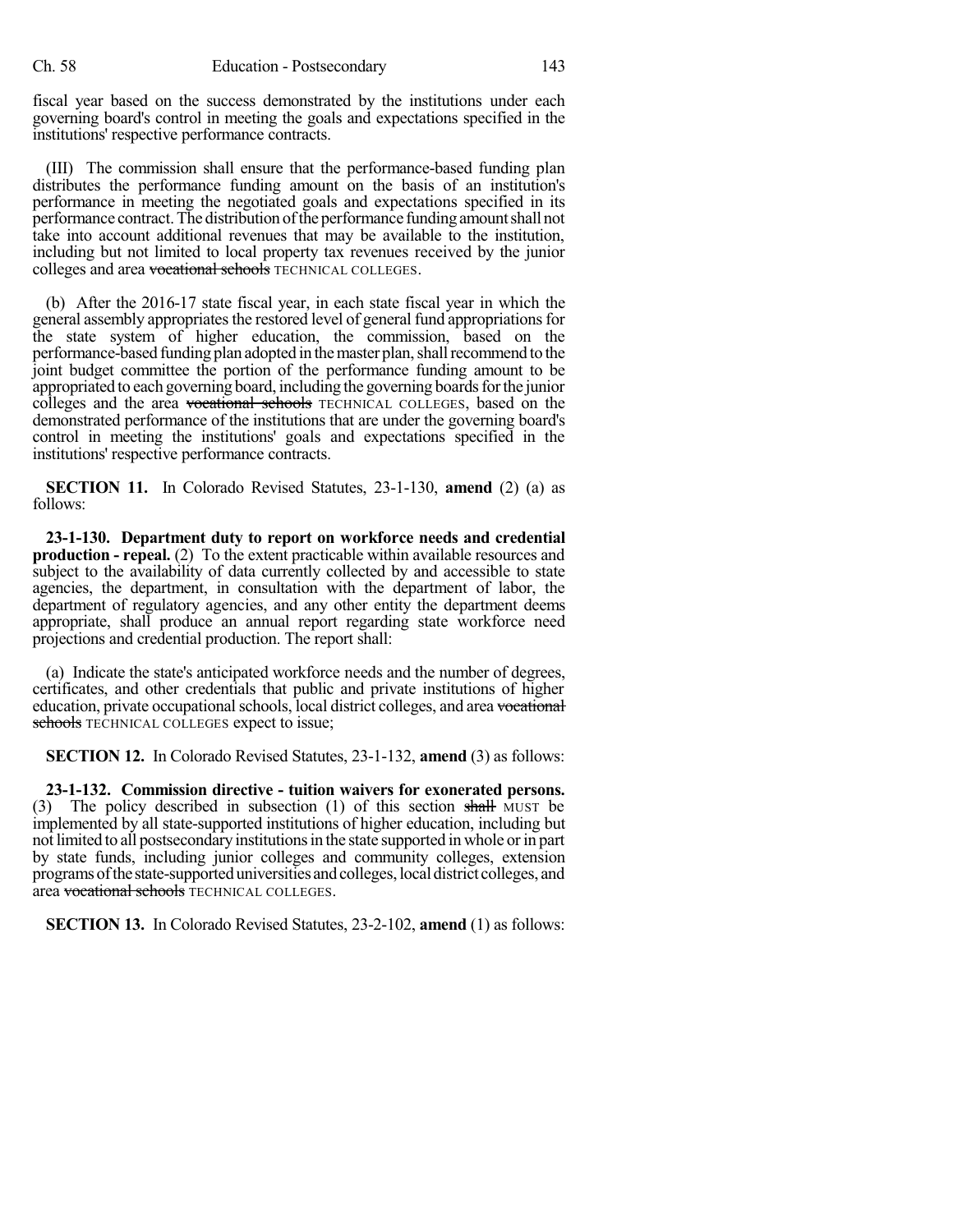**23-2-102. Definitions.** As used in this article, unless the context otherwise requires:

(1) "Alternate enrollment" means the opportunity for a student enrolled in a private college or university that ceases operation to meet the student's educational objectives through education provided by another authorized private college or university, a community college, an area vocational school TECHNICAL COLLEGE, or any other educational arrangement acceptable to the department and the commission.

**SECTION 14.** In Colorado Revised Statutes, 23-2-103.8, **amend** (7) (a) as follows:

**23-2-103.8. Financial integrity -surety.**(7)(a) If a private college or university ceases operation, the commission maymake demand on the surety of the institution upon the demand for a refund by a student or the implementation of alternate enrollment for the students enrolled in the institution, and the holder of the surety or, if the surety is a bond, the principal on the bond shall pay the claim due in a timely manner. To the extent practicable, the commission shall use the amount of the surety to provide alternate enrollment for students of the institution that ceases operation through a contract with another authorized private college or university, a community college, an area vocationalschool TECHNICAL COLLEGE, or any other arrangement that is acceptable to the department. The alternate enrollment provided to a student shall replace REPLACES the original enrollment agreement, if any, between the student and the private college or university; except that the student shall make the tuition and fee payments as required by the original enrollment agreement, if any.

**SECTION 15.** In Colorado Revised Statutes, 23-3.1-206.9, **amend** (1) (a) (III) as follows:

**23-3.1-206.9. Colorado collegeinvest scholarship program - administration - fund - policies.** (1) There is hereby created the Colorado collegeinvest scholarship program for the purpose of increasing access to postsecondary education. The Colorado collegeinvest scholarship program shall be implemented and administered by the authority. A scholarship under the Colorado collegeinvest scholarship program may be awarded only to an undergraduate student who, each year:

(a) (III) Attends an area vocational school TECHNICAL COLLEGE, as defined in section  $23-60-103$  (1), and is earning postsecondary credits that may be transferred into an associate degree program at a community college or into a degree program at a four-year institution of higher education as provided in section 23-1-108 (7) and the state credit transfer policies established by the Colorado commission on higher education; and

**SECTION 16.** In Colorado Revised Statutes, 23-3.3-1101, **amend** (1) as follows:

**23-3.3-1101. Career and technical education certificate programs - tuition assistance - funding.** (1) The commission shall establish a tuition assistance program for students enrolled in career and technical education certificate programs,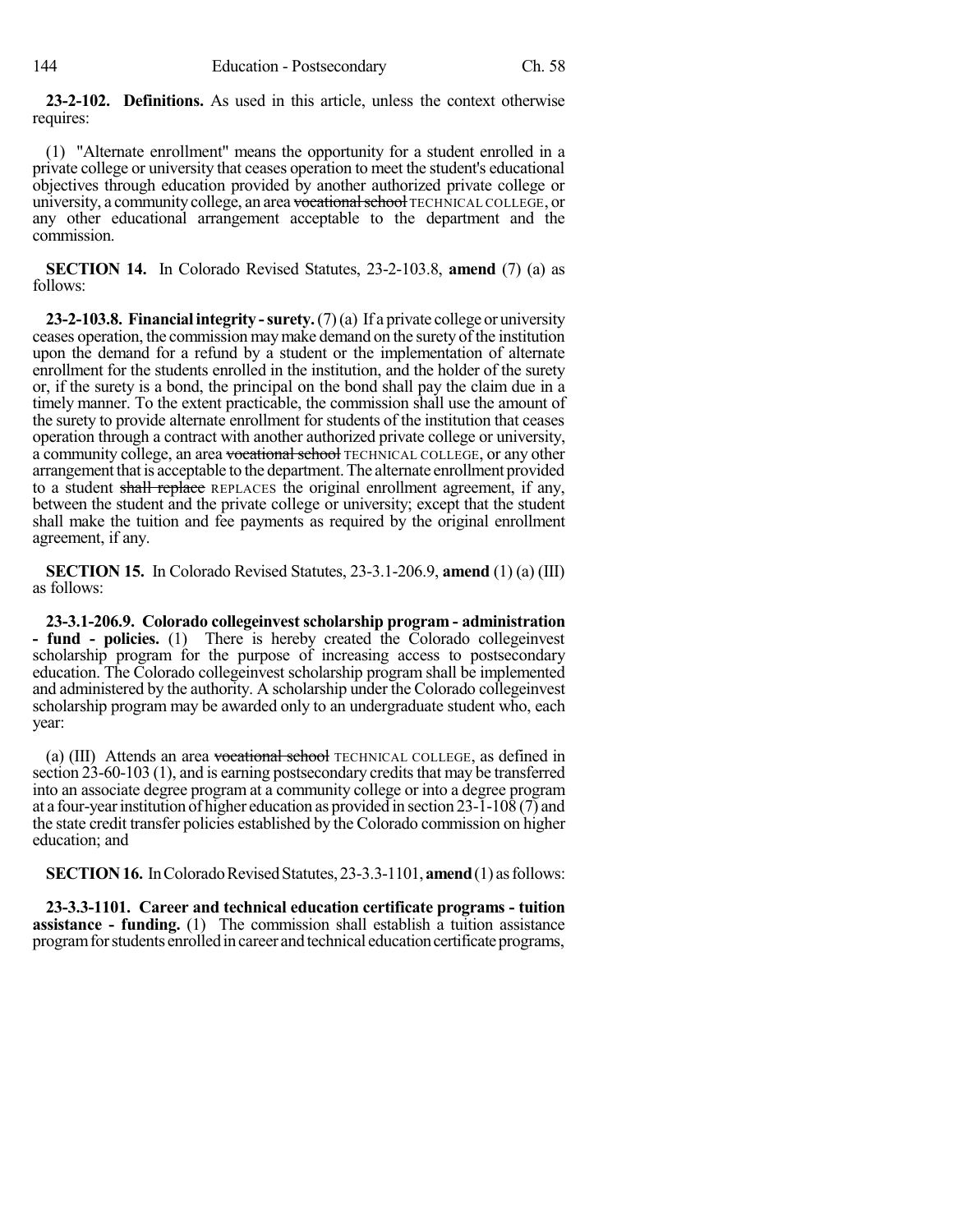referred to in this section as "certificate programs". Subject to available appropriations, the commission shall allocate moneys to community colleges, Colorado Mesa university, area <del>vocational schools</del> TECHNICAL COLLEGES, and local district junior colleges to provide tuition assistance for students who meet the income eligibility requirements for the federal Pell grant but do not qualify for the Pell grant because the certificate program in which they are enrolled does not meet the Pell grant minimum credit hour requirements. The department of higher education and the institutions that receive tuition assistance moneys pursuant to this section shall administer the program in accordance with policies and procedures that the commission establishes.

**SECTION 17.** In Colorado Revised Statutes, 23-5-111.4, **amend** (3) (a) as follows:

**23-5-111.4. Tuition for members of the National Guard.** (3) (a) For the purposes of this section, "designated institution of higher education" means the Colorado state university - Pueblo, Adams state university, Colorado Mesa university, Metropolitan state university of Denver, Fort Lewis college, Western state Colorado university, all independent area vocational schools TECHNICAL COLLEGES, all local district colleges, the university of northern Colorado, the university of Colorado at Boulder, the university of Colorado at Denver, the university of Colorado at Colorado Springs, Colorado state university, the Colorado school of mines, the university of Colorado health sciences center, all community colleges governed by the state board for community colleges and occupational education, and any private institution of higher education inColorado that qualifies for the college opportunity fund pursuant to article 18 of this title and that offers an accredited certificate or degree programin homeland security. For a member of the Colorado National Guard enrolled in a private institution of higher education, tuition assistance shall be IS limited to the completion of the accredited certificate or degree program in homeland security and shall be IS provided at the discretion ofthe adjutant general ofthe department ofmilitaryand veterans affairs.The tuition benefit to members of the Colorado National Guard under this subsection (3) for an accredited certificate or degree program in homeland security shall not exceed the moneys appropriated annually to the Colorado National Guard pursuant to section 23-3.3-202.

**SECTION 18.** In Colorado Revised Statutes, 23-5-129, **amend** (1) (b) and (11) as follows:

**23-5-129. Governing boards - performance contract - authorization operations.** (1) As used in this section, unless the context otherwise requires:

(b) "State institution of higher education" shall have HAS the same meaning as provided in section 23-18-102 (10); except that "state institution of higher education" shall include INCLUDES each junior college that is part of a junior college district organized pursuant to article 71 of this title and the area vocational schools TECHNICAL COLLEGES, as defined in section 23-60-103.

 $(11)$  Notwithstanding any provision of this section to the contrary, the provisions of subsections  $(6)$ ,  $(7)$ , and  $(10)$  of this section do not apply to the local district junior colleges or the area vocational schools TECHNICAL COLLEGES.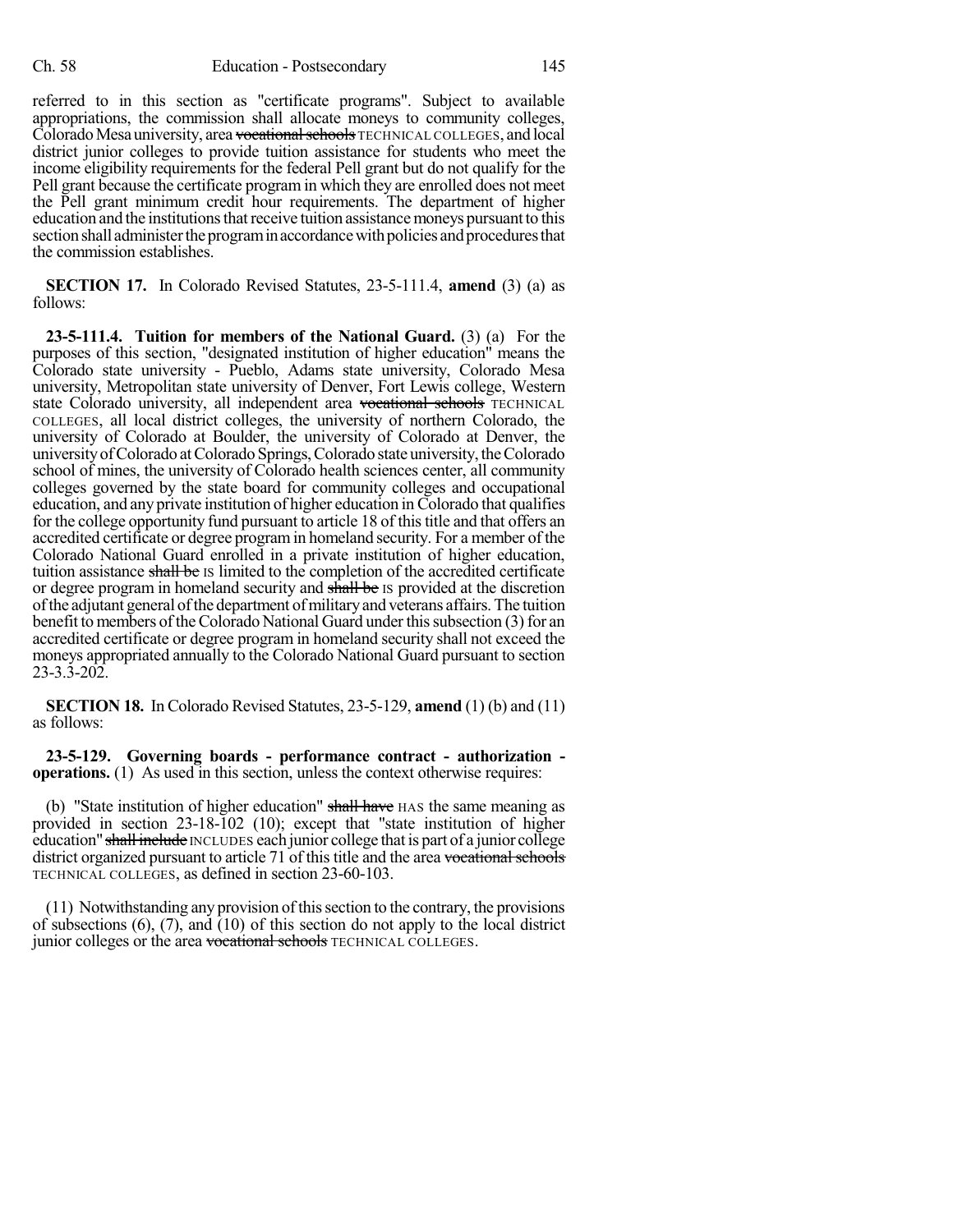**SECTION 19.** In Colorado Revised Statutes, 23-5-140, **amend** (2) (a) as follows:

**23-5-140. Lifesaving school safety information.** (2) As used in this section, unless the context otherwise requires:

(a) "Institution of higher education" or "institution" means a state institution of higher education as defined in section 23-18-102 (10) (a), a junior college, an area vocational school TECHNICAL COLLEGE, or a technical college.

**SECTION 20.** In Colorado Revised Statutes, 23-5-141, **amend** (2) (c) as follows:

**23-5-141. Campus police information sharing - legislative declaration definitions.** (2) For purposes of this section:

(c) "State institution of higher education" means a state institution of higher education as defined in section 23-18-102 (10) (a), a junior college, an area vocational school TECHNICAL COLLEGE, the Auraria higher education center, an education center, or a technical college.

**SECTION 21.** In Colorado Revised Statutes, 23-18-302, **amend** (1.5) as follows:

**23-18-302. Definitions.** As used in this part 3, unless the context otherwise requires:

 $(1.5)$  "Area vocational school TECHNICAL COLLEGE" has the same meaning as provided in section 23-60-103 (1).

**SECTION 22.** In Colorado Revised Statutes, 23-18-303, **amend** (1) as follows:

**23-18-303. Fee-for-service contracts- authorization - definitions.**(1) Forthe 2015-16 state fiscal year and each fiscal year thereafter, the governing board of a state institution of higher education may annually negotiate a fee-for-service contract with the department for the delivery of higher education services by the institution for the benefit of the state and its residents. Specialty education programs, area vocational schools TECHNICAL COLLEGES, and local district junior colleges are funded pursuant to the provisions of section 23-18-304.

**SECTION 23.** In Colorado Revised Statutes, 23-18-304, **amend** (2) (a), (2)(b), and (4) as follows:

**23-18-304. Funding for specialty education programs - area technical colleges-local districtjunior colleges.**(2)(a) Except as provided in paragraph (b) of this subsection (2), for the 2015-16 state fiscal year and each fiscal year thereafter, the direct grants made to eligible area vocational schools TECHNICAL COLLEGES pursuant to part 3 of article 71 of this title for a state fiscal year must be equal to the amount of the grants made in the preceding state fiscal year, increased or decreased by a percentage equal to the percentage change in the total state appropriation for the applicable state fiscal year from the total state appropriation for the preceding state fiscal year.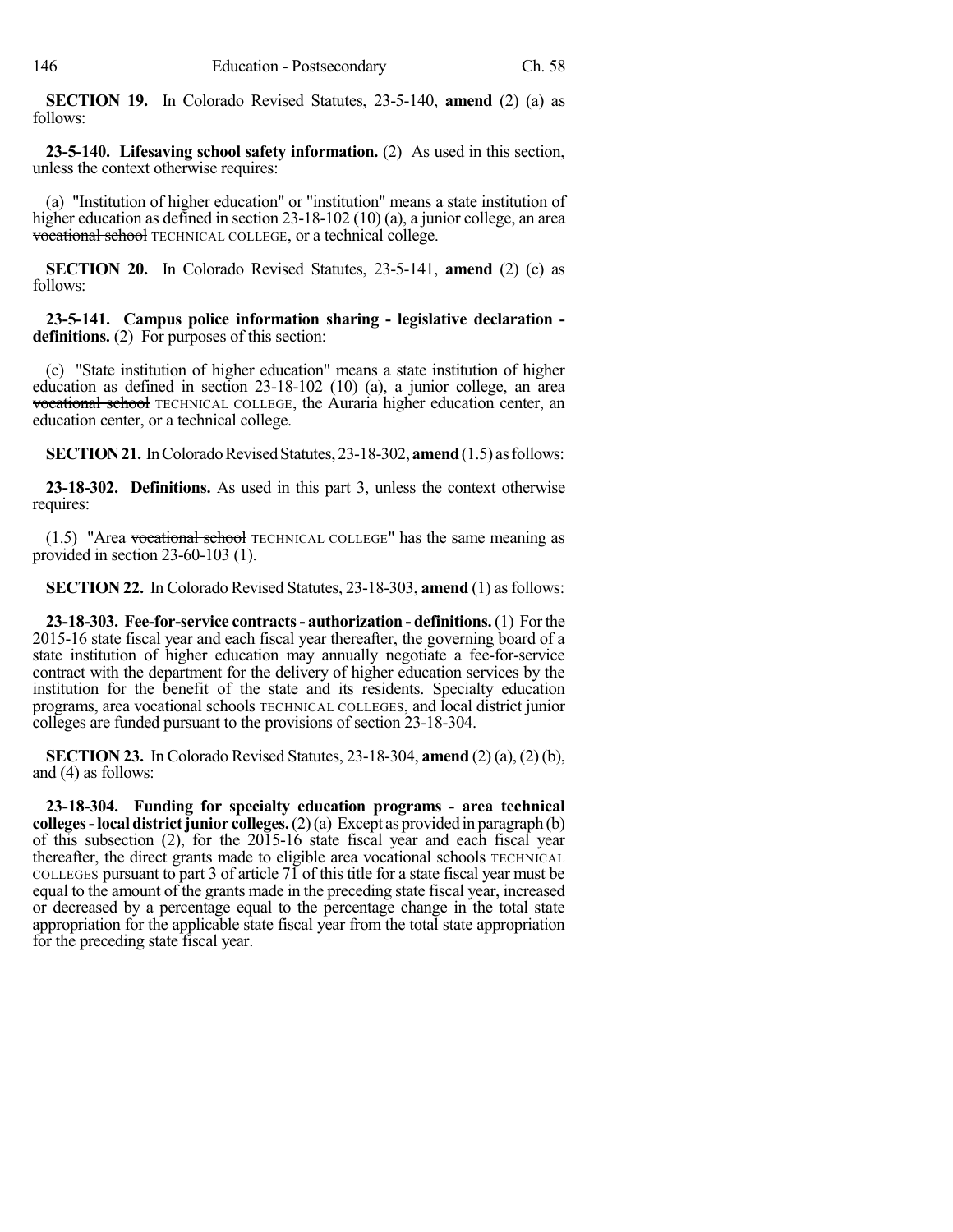(b) After considering the status of the performance contracts with the area vocational schools TECHNICAL COLLEGES pursuant to section 23-5-129, the commission may recommend as part of its budget request that direct grants to area vocational schools TECHNICAL COLLEGES increase by a percentage that is greater than the percentage change in the total state appropriation for the preceding state fiscal year or decrease by a percentage that islessthan the percentage change in the total state appropriation for the applicable fiscal year from the total state appropriation for the preceding state fiscal year.

(4) The governing boards of institutions with specialty education programs, the area vocationalschools TECHNICAL COLLEGES, the local district junior colleges, and the commission are encouraged to develop funding models that include specific performance metrics to ensure that these programs and institutions are meeting the policy goals established by the general assembly and adopted by the commission in its master plan.

**SECTION 24.** In Colorado Revised Statutes, 23-19.9-102, **amend** (1) (b) as follows:

**23-19.9-102. Higher education federal mineral lease revenuesfund - higher education maintenance and reserve fund - creation -sources of revenues- use.** (1) (b) The general assembly may annually appropriate moneys in the revenues fund to directly pay for or pay the costs of financing capital construction projects at state-supported institutions of higher education that are included on a prioritized list of such projects specified in a joint resolution that has taken effect in accordance with section 39 of article V of the state constitution after being sponsored by the joint budget committee of the general assembly, approved by the general assembly, and presented to the governor pursuant to section 23-1-106.3 (1) (b), enacted by Senate Bill 08-233, enacted at the second regular session of the sixty-sixth general assembly. The general assembly may also appropriate moneys in the revenues fund to the department of education for distribution by the department, or any board or division within the department that the department may designate, to school districts for capital construction projects at area vocational schools TECHNICAL COLLEGES, as defined in section 23-60-103 (1). In making such appropriations, the general assembly shall give priority consideration to capital construction projects at state-supported institutions of higher education that are located in communities that are substantially impacted by energy production or conversion activities, and the department, or any board or division within the department designated to distribute moneys appropriated to the department pursuant to this paragraph (b), shall give priority consideration to capital construction projects at area vocational schools TECHNICAL COLLEGES that are located in such communities. Only capital construction projects that will be used exclusively or primarily for academic purposes shall be eligible for funding pursuant to this paragraph (b).

**SECTION 25.** In Colorado Revised Statutes, 23-60-102, **amend** (3) asfollows:

**23-60-102. Legislative declaration.** (3) The function of the two-year college system is to conduct occupational, technical, and community service programs with no termlimitations and general education, including college transfer programs with unrestricted admissions. It isfurther the intent of this article to develop appropriate occupational education and adult education programs in these and other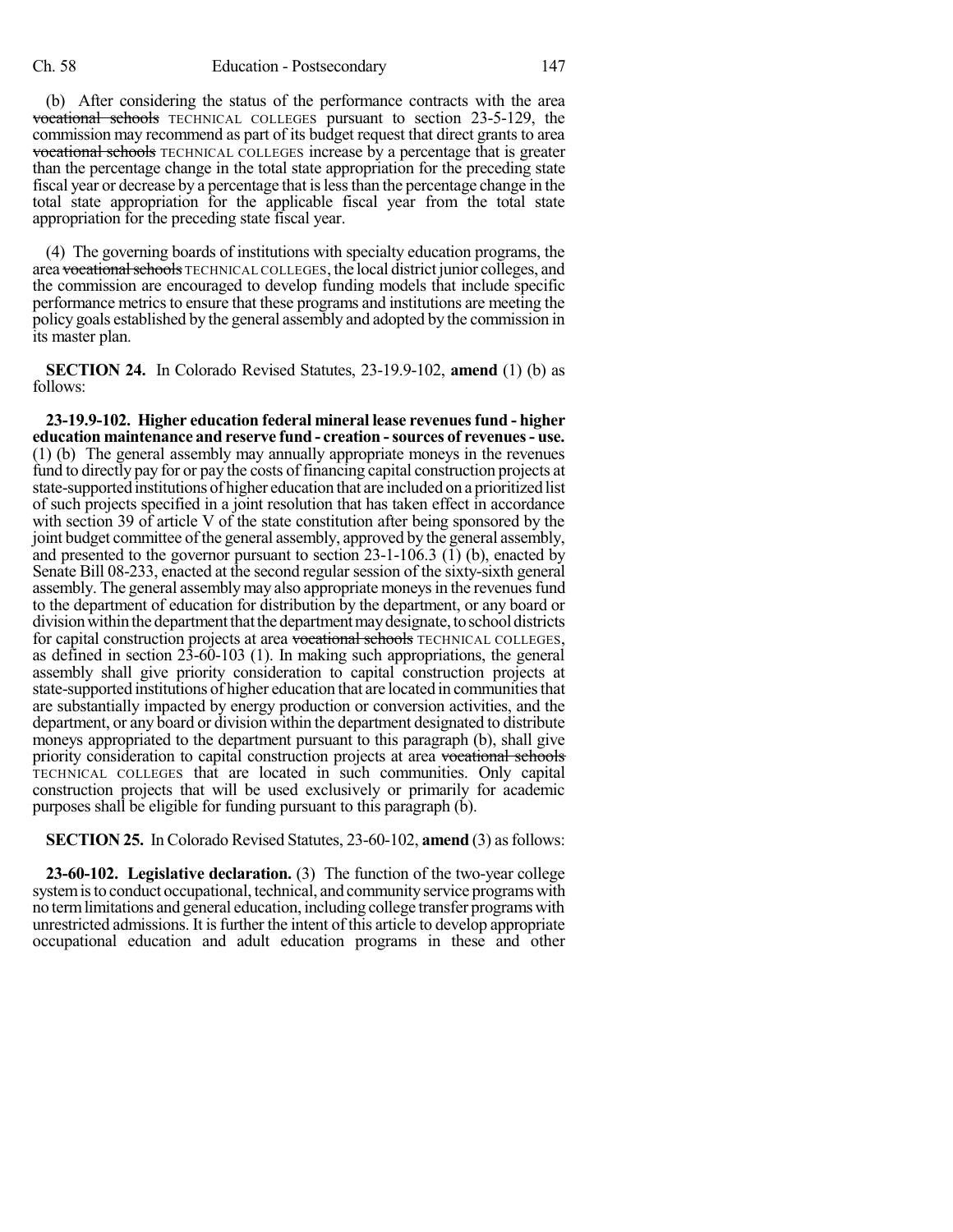postsecondary educational institutions, to maintain and expand occupational education programs in the elementary and secondary schools of the state permitting local school districts already having vocational schools AREA TECHNICAL COLLEGES to continue to operate them, and to develop work study and on-the-job training programs designed to acquaint youth with the world of work and to train and retrain youth and adults for employment. The general assembly intends that state agencies concerned with occupational education in the public schools shall cooperate with the board in planning and implementing occupational education programs, to the end that the state of Colorado has complete and well-balanced occupational and adult education programs available to the people of Colorado at all educational levels.

**SECTION 26.** In Colorado Revised Statutes, 23-60-103, **amend** (1) as follows:

**23-60-103. Definitions.** As used in this article, unless the context otherwise requires:

(1) "Area vocational school TECHNICAL COLLEGE" means a school offering approved postsecondary vocational programs for credit, operated by a local school district or by a board of cooperative services, and designated by the general assembly as an area vocational school TECHNICAL COLLEGE in conformity with standards established by the state board for community colleges and occupational education. Tuition rates and fees charged any person not enrolled in a secondary school curriculum shall be uniform for any group classification. For the purposes of this article, the following schools as named in this subsection  $(1)$  or as their names may be changed pursuant to section 23-60-801, are declared to be area vocational schools TECHNICAL COLLEGES: The Emily Griffith opportunity school TECHNICAL COLLEGE, the Delta-Montrose area vocational school TECHNICAL COLLEGE, and the Aurora tech center PICKENS TECHNICAL COLLEGE.

**SECTION 27.** In Colorado Revised Statutes, 23-60-109, **amend** (1) (a) as follows:

**23-60-109. Careerpathways-design-legislativedeclaration.**(1) The general assembly finds and declares that:

(a) The board developed the manufacturing career pathway pursuant to part 10 of this article after consulting with local district junior colleges and area vocational schools TECHNICAL COLLEGES, and in collaboration with the department of labor and employment, the department of higher education, the department of education, and the state work force development council, created in section 24-46.3-101, C.R.S.;

**SECTION 28.** In Colorado Revised Statutes, **repeal** 23-60-801 as follows:

**23-60-801. Area vocational schools - name.** The school district board of education or the board of cooperative services, whichever is applicable, that acts as the governing board of an area vocational school may, by resolution, rename the area vocational school to identify it as a technical college. Identifying an area vocational school as a technical college shall not change its status as an area vocational school nor change the governance or operation of the area vocational school.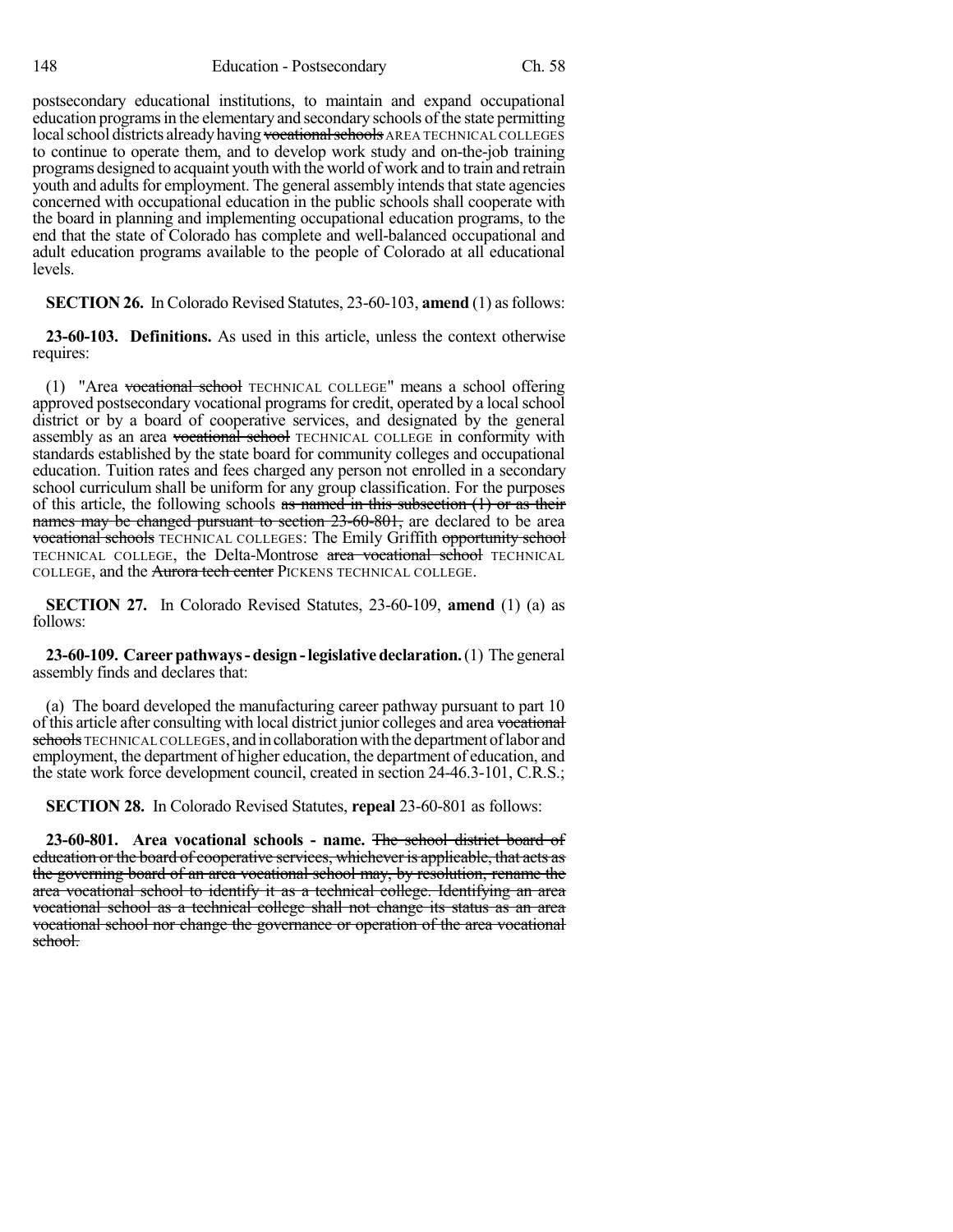**SECTION 29.** In Colorado Revised Statutes, **amend** 23-60-802 as follows:

**23-60-802. Area technical colleges- credits-transfer.**On or before September 1, 2004, the board shall adopt policies to ensure that, if a student completes a program of study at an area vocational school TECHNICAL COLLEGE and subsequently enrolls in an institution within the state system of community and technical colleges, or transfers from an area vocational school TECHNICAL COLLEGE to an institution within the state system of community and technical colleges, any postsecondary course credits earned by the student while enrolled in the area vocational school TECHNICAL COLLEGE will apply in full at another area vocational school TECHNICAL COLLEGE or to an appropriate program leading to a certificate or to an associate degree at a community or technical college. Postsecondary credits earned by a student at an area vocational school TECHNICAL COLLEGE may be transferred into an associate degree program at a community college or into a degree program at a four-year institution of higher education as provided in section 23-1-108 (7) and the state credit transfer policies established by the Colorado commission on higher education.

**SECTION 30.** In Colorado Revised Statutes, 23-60-902, **amend** (1) (a), (1) (b),  $(1)$  (c), and  $(3)$  (a) as follows:

**23-60-902.** Accelerated education and skills training - certificates.  $(1)(a)$  The board may collaborate with the local district junior colleges, area vocational schools TECHNICAL COLLEGES, the unit within the department of education that works with adult education, and local workforce development programs to design certificate programs through which an eligible adult who has an insufficient level of information or math literacy may obtain a career and technical education certificate on an accelerated schedule to assist him or her in entering or re-entering the workforce or in obtaining better employment. Each certificate program must consist of coursesthat integrate information and math literacy development programs with career and technical training. The time required to complete a certificate program must not exceed twelve months.

(b) The board shall work with the community colleges, junior district colleges, and area vocational schools TECHNICAL COLLEGES to design the career and technical training portion of each certificate program.

(c) The board is encouraged to collaborate with and may enter into memorandums of understanding with local district junior colleges, area vocational schools TECHNICAL COLLEGES, the unit within the department of education that works with adult education, local workforce development programs, and other local adult education providers to ensure that the accelerated certificates program can be implemented locally.

(3) (a) A community college in the state system of community and technical colleges, a local district junior college, and an area vocational school TECHNICAL COLLEGE may choose to participate in the accelerated certificates program by offering one or more of the certificate programs created through the accelerated certificates program pursuant to subsection (1) of this section.

**SECTION 31.** In Colorado Revised Statutes, 23-60-1003, **amend** (1) as follows: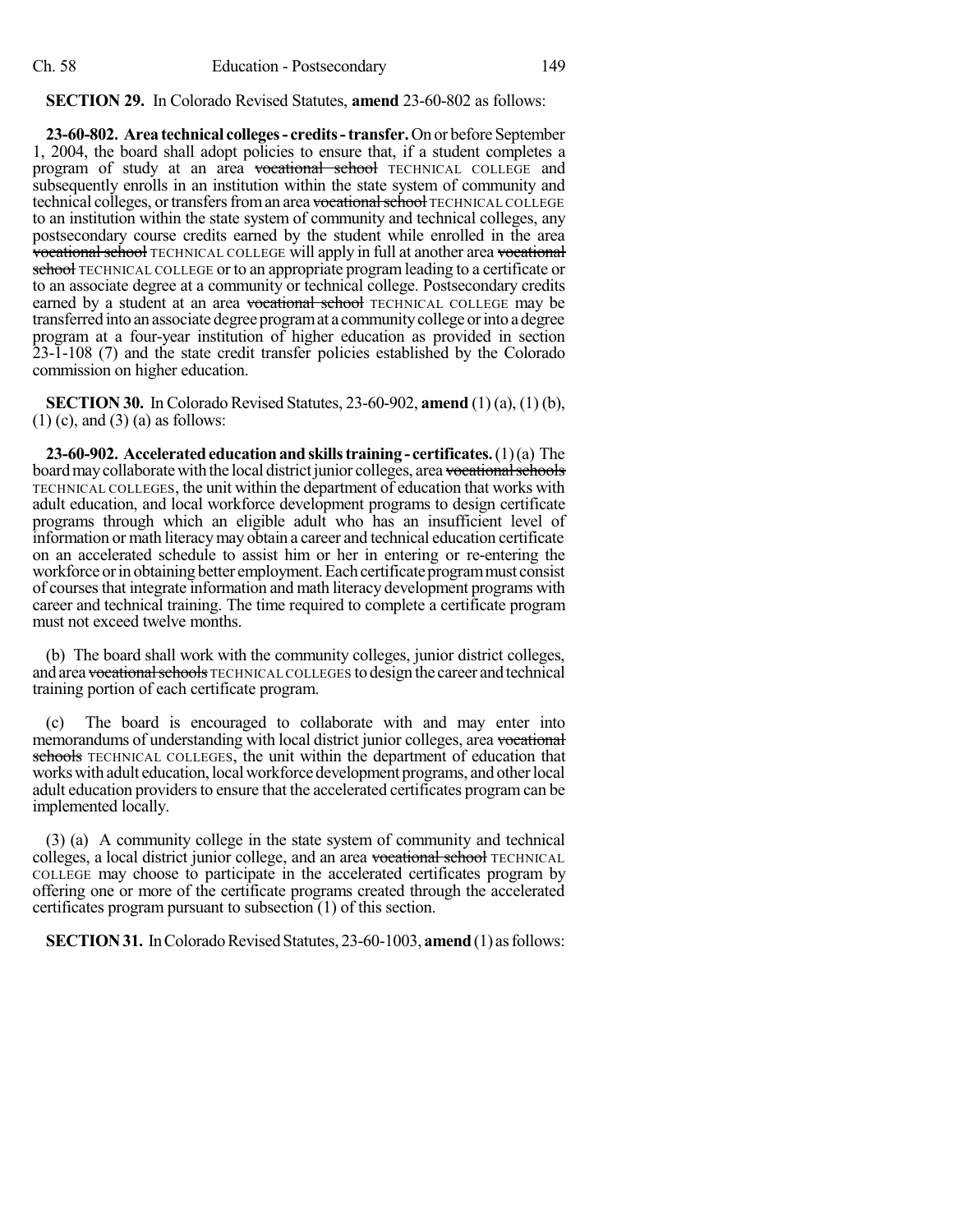**23-60-1003. Manufacturing career pathway - design.** (1) No later than the 2014-15 academic year, the board, after consulting with local district junior colleges and area vocational schools TECHNICAL COLLEGES, in collaboration with the department of labor and employment, the department of higher education, the department of education, and the state work force development council, created in section 24-46.3-101, C.R.S., shall design a career pathway for students within the manufacturing sector. The manufacturing career pathway shall connect school districts, local district junior colleges, area vocational schools TECHNICAL COLLEGES, community colleges, and four-yearinstitutions of higher education with adult education programs, local workforce development programs, and regional manufacturing sector partnerships, and will allow a student to earn income while progressing along the career pathway.

**SECTION 32.** In Colorado Revised Statutes, 23-61.5-101, **amend** (1) as follows:

**23-61.5-101. Formation - petition of electors.** (1) Any area or part of an area of the state which is designated by the state board for community colleges and occupational education as an area to be served by an area vocational school TECHNICAL COLLEGE and which also contains a junior college district which is designated as an area vocational school TECHNICAL COLLEGE pursuant to article 60 of this title may be formed as an area vocational district as provided in this part 1.

**SECTION 33.** In Colorado Revised Statutes, **amend** 23-61.5-110 as follows:

**23-61.5-110. Property tax - vocational services.** Each area vocational district, acting through its board, shall have HAS the power to impose an ad valorem property tax against property in the district to raise revenue for the purpose of meeting the cost of the postsecondary vocational services provided within the district by the area vocational school TECHNICAL COLLEGE which serves and is contained in the district, including but not limited to the cost of capital construction.

**SECTION 34.** In Colorado Revised Statutes, **amend** 23-61.5-112 as follows:

**23-61.5-112. Additions to district - procedure.** (1) If any part of the area designated by the state board for community colleges and occupational education as an area to be served by an area vocational school TECHNICAL COLLEGE desires to be annexed to an existing area vocational district, it may do so by the following procedure:

(a) By obtaining approval of the existing area vocational district. The approval shall be IS given only upon a majority vote of the eligible electors of the existing area vocational district as expressed by a majority polled at the time of the regular biennial school election held in the area vocational district. The election shall MUST be called only upon the affirmative vote of the board.

(b) By obtaining approval of the eligible electors residing in the part of the designated area desiring to be annexed voting on the question of annexation at a regular biennial school election. The election shall MUST be called only upon the filing of a petition for inclusion with the county clerk and recorder of the county in which the part is located or with the county clerk and recorder of each county in which a part is located if the part is located in more than one county. The petition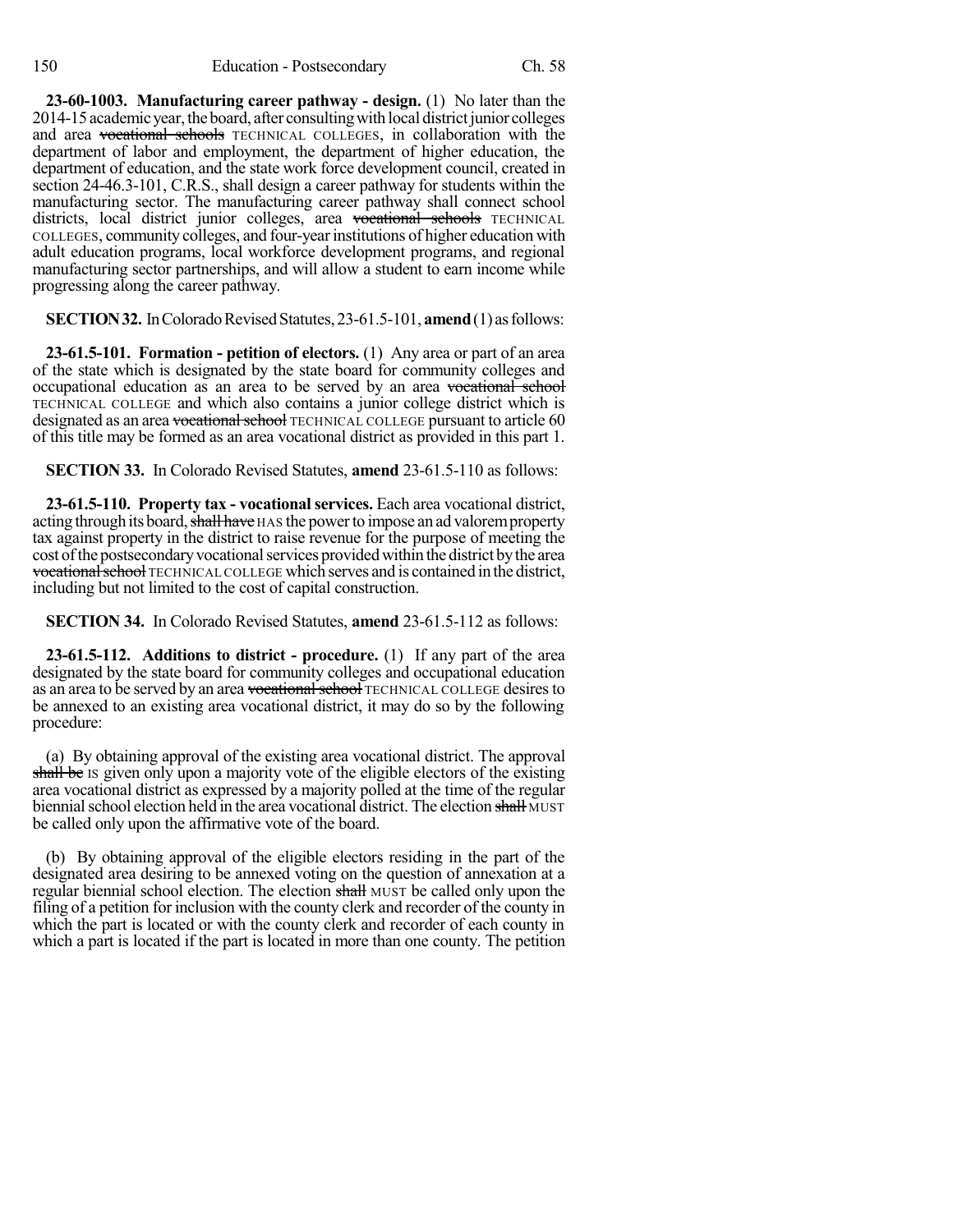shall MUST be signed by ten percent of the eligible electors who reside in the part. The provisions of sections  $23-61.5-104$  and  $23-61.5-106$  shall apply to the election. If more than a majority of all votes cast at the election are in favor of the inclusion, the part shall be IS included in the area vocational district.

**SECTION 35.** In Colorado Revised Statutes, 23-61.5-201, **amend** (1) as follows:

**23-61.5-201. Procedure.**(1) Except as provided in subsection (2) ofthissection, the board shall determine in each year the amount of money necessary to be raised by taxation and shall fix a rate of levy which, when levied upon every dollar of valuation for assessment of taxable property within the district, will raise the amount required bythe district annuallyto supplyfundsto defrayits expenses, including but not limited to the cost of postsecondary vocational services provided by the area vocational school TECHNICAL COLLEGE and capital construction.

**SECTION 36.** In Colorado Revised Statutes, 23-71-302, **amend** (1) as follows:

**23-71-302. Distribution of grants.** (1) The board shall annually certify to the state treasurer the amount of the direct grants to be paid to Colorado mountain college, Aims community college, and the area vocational schools TECHNICAL COLLEGES, as specified by the general assembly and appropriated pursuant to section 23-18-304 for the applicable fiscal year. Each institution or area vocational school TECHNICAL COLLEGE may use the direct grants for current operating costs or for capital construction.

**SECTION 37.** InColorado Revised Statutes, 23-71-303, **amend** (1) asfollows:

**23-71-303. Distributions to area technical colleges.** (1) Any area vocational school TECHNICAL COLLEGE operating or organized and operating as such during the entire school year may be reimbursed by the state in an amount specified annually by the general assembly pursuant to section 23-18-304. In no instance shall Such reimbursement MUST NOT exceed the total direct cost of the vocational program per FTE.

**SECTION 38.** In Colorado Revised Statutes, 24-19.9-101, **amend** (2) as follows:

**24-19.9-101. Definitions.** As used in this article, unless the context otherwise requires:

(2) "Institution of higher education" means a state university or college, community college, junior college, local district college, or area vocational school TECHNICAL COLLEGE described in title 23, C.R.S.

**SECTION 39.** In Colorado Revised Statutes, 24-46.3-101, **amend** (2) (d) (IV) as follows:

**24-46.3-101. State work force development council - creation - membership - funding through gifts, grants, and donations - talent pipeline cash fund.** (2) Membership of the state council must include:

(d) Other members appointed by the governor, who are: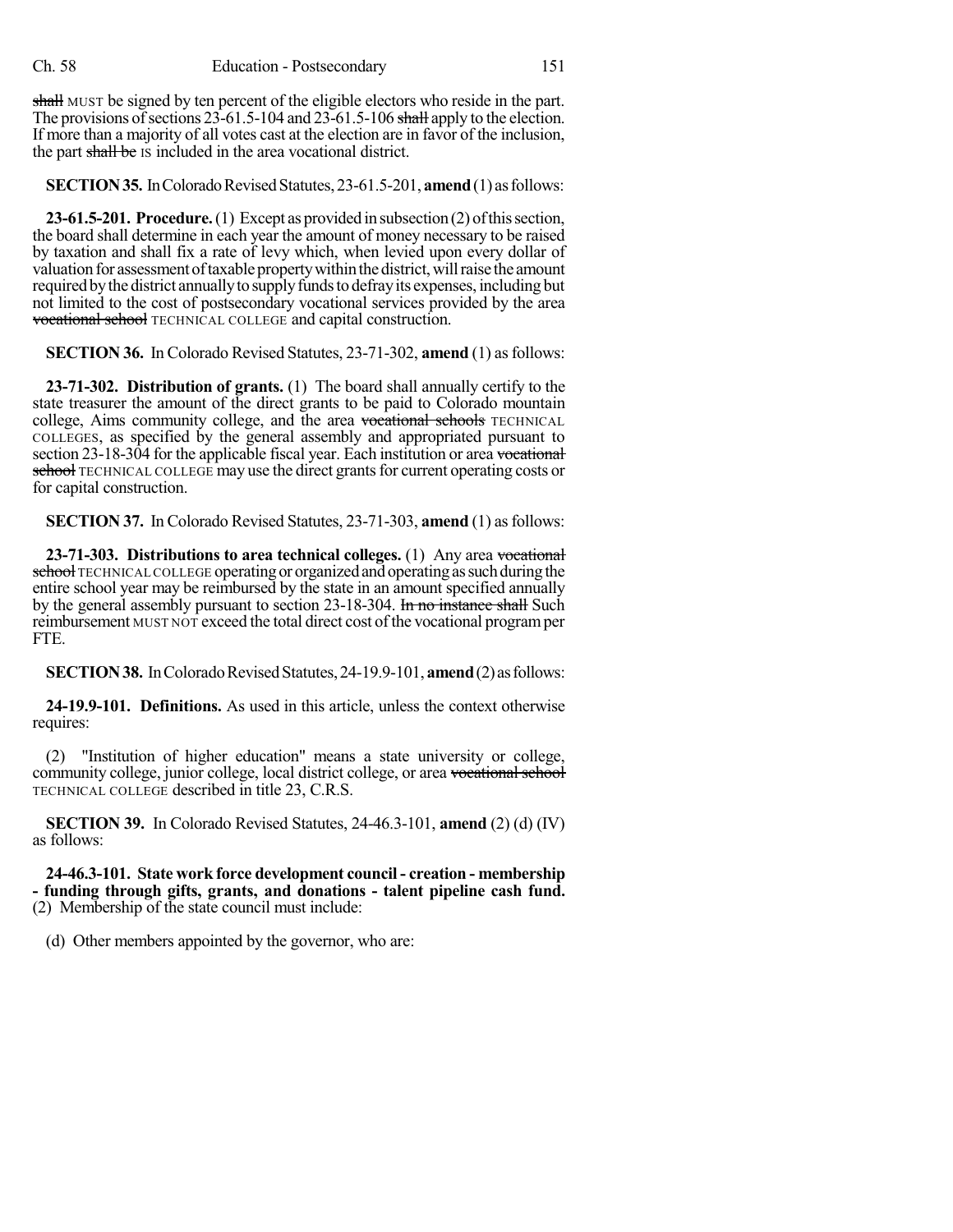(IV) Representatives of organizations and individuals that have experience and expertise in the delivery of work force investment activities, including chief executive officers of community colleges, AREA TECHNICAL COLLEGES, and community-based organizations in the state;

**SECTION 40.** In Colorado Revised Statutes, 24-46.3-301, **amend** (2) as follows:

**24-46.3-301. Definitions.** As used in this part 3, unless the context otherwise requires:

(2) "Area vocational school TECHNICAL COLLEGE" has the same meaning as provided in section 23-60-103, C.R.S.

**SECTION 41.** In Colorado Revised Statutes, 23-46.3-302, **amend**  $(1)(a)$ ,  $(2)(a)$ (II), and (2) (a) (VII) as follows:

**24-46.3-302. Postsecondary andworkforce readinessstatewide coordinator - position created - duties.** (1) (a) There is created the position of postsecondary and work force readiness statewide coordinator to work under the direction of the state work force development council. The statewide coordinator works with and helps to coordinate the efforts of local education providers, businesses, industry, area vocational schools TECHNICAL COLLEGES, community colleges, apprenticeship programs, the department of education, the work force development council, the career and technical education division within the Colorado community college system, the department of higher education, college preparation programs, and other appropriate entities to raise the level of postsecondary and work force readiness that Colorado high school graduates achieve, especially with regard to readiness upon high school graduation for skilled career positions in business and industry.

(2) (a) The statewide coordinator shall assist local education providers in:

(II) Implementing concurrent enrollment programs as provided in article 35 of title 22, C.R.S., and in entering into concurrent enrollment agreements with area vocational schools TECHNICAL COLLEGES, community colleges, and four-year institutions of higher education;

(VII) Developing partnerships with businesses, industry, unions, area vocational schools TECHNICAL COLLEGES, community colleges, apprenticeship programs, and other entities to create opportunities for students to participate in educational and training programs that lead to obtaining a career entry-level credential.

**SECTION 42.** In Colorado Revised Statutes, 24-77-104.5, **amend** (4) (a) (IX) as follows:

**24-77-104.5. Generalfund exempt account- appropriationsto criticalneeds fund - specification of uses for health care and education - definitions.**  $(4)$  (a) Funding for the benefit of students attending community colleges and other institutions of higher education, as used in subparagraph (III) of paragraph (b) of subsection (1) of this section, shall be limited to funding for:

(IX) Area vocational school TECHNICAL COLLEGE grants.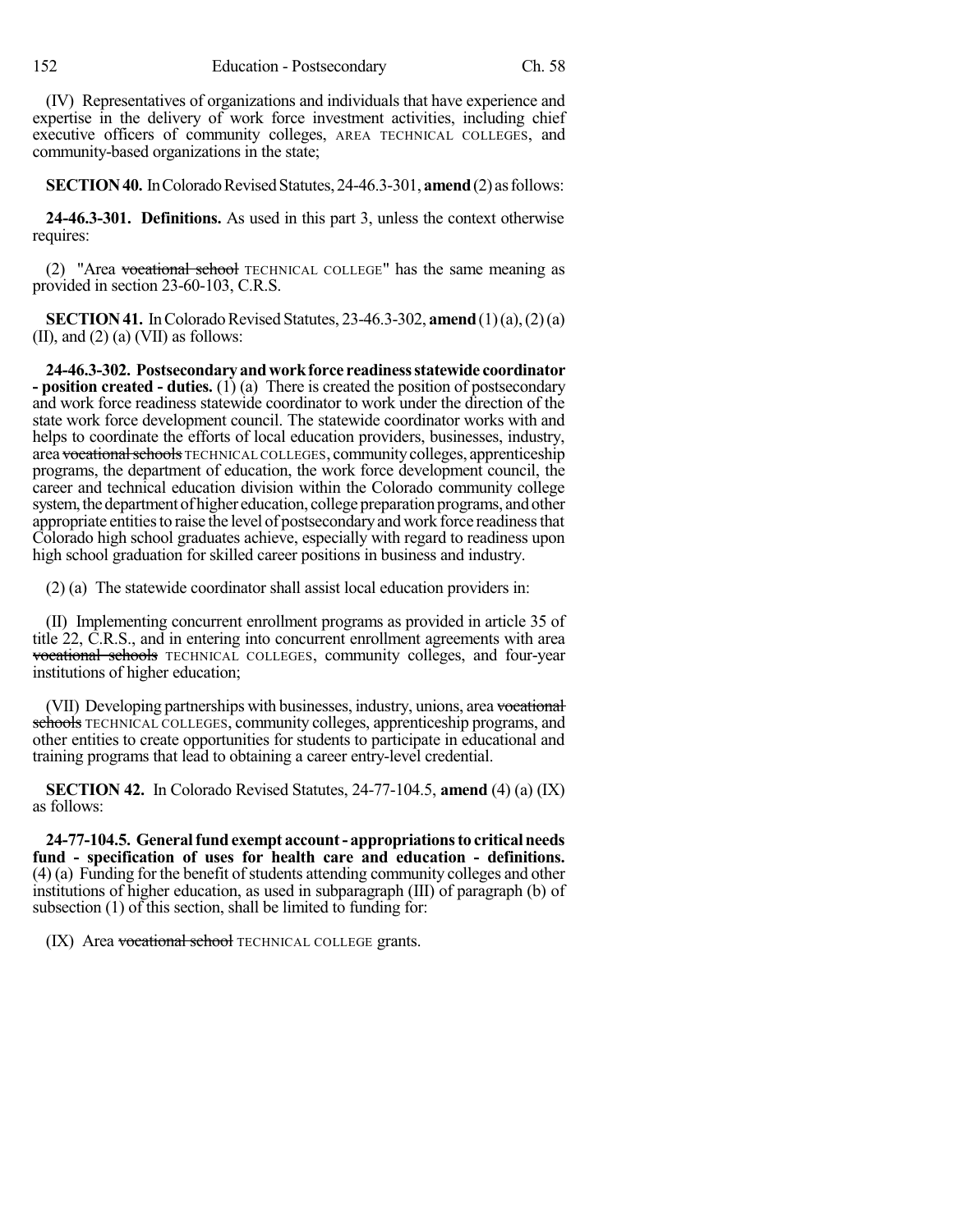**SECTION 43.** In Colorado Revised Statutes, 39-3-124, **amend** (1) (b) (II) as follows:

**39-3-124. Propertyused by state entity -installmentsales or lease agreement - lease-purchase or leveraged lease agreement - exemption.** (1) (b) (II) For purposes of this paragraph (b), "state-supported institution of higher education" includes, but need not be limited to, all postsecondary institutions in the state supported in whole or in part by state funds, including junior colleges and community colleges, extension programs of the state-supported universities and colleges, local district colleges, area vocational schools TECHNICAL COLLEGES, and the institutions governed by the regents of the university of Colorado.

**SECTION 44.** In Colorado Revised Statutes, 39-22-531, **amend** (1) (h.5) as follows:

**39-22-531. Colorado job growth incentive tax credit - rules - definitions repeal.** (1) As used in this section, unless the context otherwise requires:

(h.5) "State institution of higher education" means a state institution of higher education as defined in section 23-18-102 (10), C.R.S., a junior college, or an area vocational school TECHNICAL COLLEGE.

**SECTION 45.** In Colorado Revised Statutes, 39-30.5-103, **amend** (11) introductory portion as follows:

**39-30.5-103. Definitions.** As used in this article, unless the context otherwise requires:

(11) "State institution of higher education" means a state institution of higher education as defined in section 23-18-102 (10), C.R.S., a junior college, or an area vocational school TECHNICAL COLLEGE that:

**SECTION 46.** In Colorado Revised Statutes, 23-3.3-1004, **amend** (4) (a) (III) (D) as follows:

**23-3.3-1004. Colorado opportunity scholarship initiative advisory board created - duties - rules.** (4) The board shall hold its first meeting on or before November 1, 2014, at a time and place to be designated by the executive director or by his or her designee. The board shall meet at least four times each year and shall carry out the following duties:

(a) Promulgate rules for administration of the initiative, including but not limited to the following:

(III) Rules establishing permissible uses of grant and scholarship moneys from the initiative, which rules shall stipulate that:

(D) To the extent practicable, grants of tuition assistance must be awarded to students representing rural and urban areas of the state and to students attending public vocational schools, AREA TECHNICAL COLLEGES, community colleges, four-year institutions of higher education, and research institutions; and